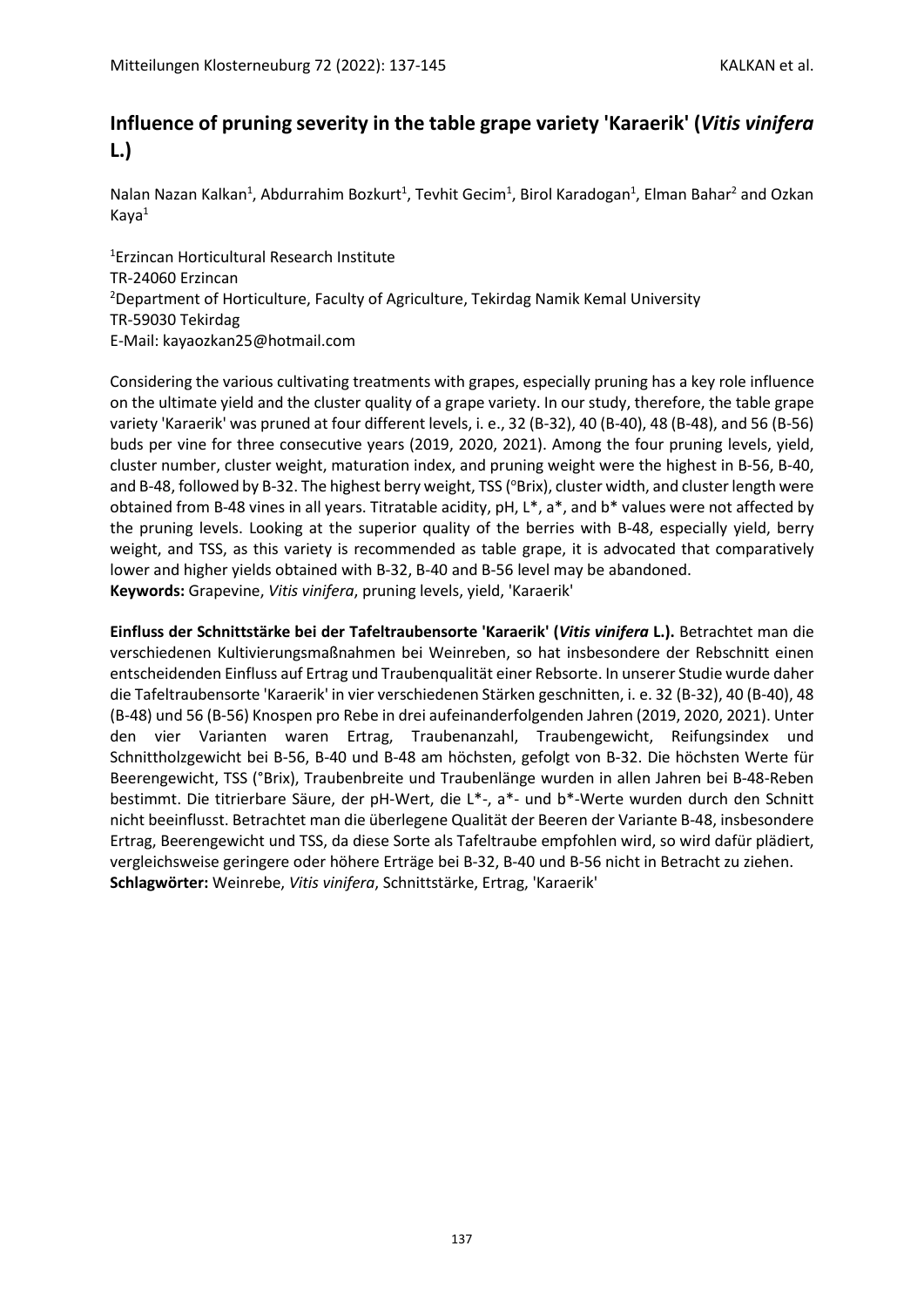'Karaerik' (*Vitis Vinifera* L.) is the most widely grown grape variety in Erzincan, where it accounts for 95 % of the total area under vine (Kaya and Kose, 2017; Kaya, 2020). The berries of this grape variety are dark black in color, large, and have the appearance of plum fruit (Kalkan et al., 2017). There is a great demand by consumers for the grapes of this variety, which has a special aroma not found in other *V. vinifera* varieties, and a taste between slightly sweet and sour (Karadoğan and Keskin, 2017). It is also widely used in the form of dried pulp, molasses, and vinegar, although it is generally preferred as a table grape by the consumers in the region (Hermosín-Gutiérrez et al., 2020). 'Karaerik' is grown on an area of approximately 900 ha in the region, and considering the amount of production for many years, this rate changes based on years, but is generally 6000 to 6500 tons/year (Köse and Kaya, 2017). In addition, a traditional product called 'Saruç' is produced, for which the berries are dried after walnuts have been put in them (Kalkan et al., 2017). However, Erzincan, which is located in the East of Turkey, is a region with a continental climate and has a very high altitude (1250 to 1650 m, asl) for grape growing (Kaya, 2019). As it is known, the interaction between vine and environment in cold climate conditions often limits the yield, and also the balance between reproductive and vegetative growth for vines plays a key role to sustain high berry quality and production without compromising the health of the grapevine (Sabbatini et al., 2015). In viticulture, the main goal is to achieve high yields per vine without compromising vine health, and a balanced crop load on the vine is a pivotal tool in quality production (Howell, 2001). It has been reported that balance between crop load and vegetative growth improves cluster quality (Smart and Robinson, 1991). Vine balance was defined in the early 1900s by Ravaz (1911) as an annual evaluation of the mass ratio of fruit on the vine to vegetative growth of the vine. In medium vigorous vines, a 5:1 to 10:1 ratio was suggested by some researchers as the optimal value for the Ravaz Index (RI) (Smart and Robinson, 1991). 'Karaerik' variety, being more vigorous in terms of vegetative development, would fall at the high end of the RI suggested for table grape varieties. In vines, a drop in yield also occurs after a few years, as over-crop loading on

the vine will result in a decrease in bud yield (Miller et al., 1993). The main reason for this decrease in yield is thought to be related to poor light penetration into the canopy and/or vine allocation and photoassimilate production (Petrie et al., 2000). Over-crop loading also causes source limitation by reduced percentages of soluble solids and/or delayed fruit maturity on clusters of vines (Morris et al., 1984). On the other hand, insufficient bud number on the vine or severe winter pruning results in unbalanced canopy formation as a result of excess carbohydrate encouraging vegetative growth. It has, indeed, been stated that severe pruning of vines caused under-cropping, which caused excessive vegetative growth, reducing cluster number and size, delaying fruit maturity on clusters, compromising cold hardiness of buds or canes, and leading to within-canopy shading of vines (Miller et al., 1993).

Many studies have previously been carried out regarding the phenolic composition, ampelographic properties, nutritional value, physiology, frost tolerance, antioxidant capacity, cold hardiness, and training systems of 'Karaerik' variety, which is very valuable for both the region and Turkey (Kaya et al., 2021). Very little, however, is known with regard to the pruning levels of 'Karaerik' vines, and currently, it is unclear how pruning severity influences the interaction between yield, vegetative growth, and fruit composition in 'Karaerik' grapes grown for fresh consumption. The objective of the present work was to investigate differences between pruning levels of 32 (B-32), 40 (B-40), 48 (B-48), and 56 (B-56) nodes per vine and how they affect vegetative growth, yield, and fruit composition in 'Karaerik' grapes.

## **Material and methods**

#### **Plant material and experimental design**

The experiments were conducted in 2019, 2020 and 2021 on own-rooted 'Karaerik' vines (*Vitis vinifera* L.) at a commercial vineyard in Erzincan, Turkey (lat. 039°45´06.54 N; long. 039°21´36.79 W) at an altitude of 1309 m. The vines had been planted in 2002 and trained in a bilateral low cordon training system, with distances of 2.5 m between rows and 2.5 m within rows. In mid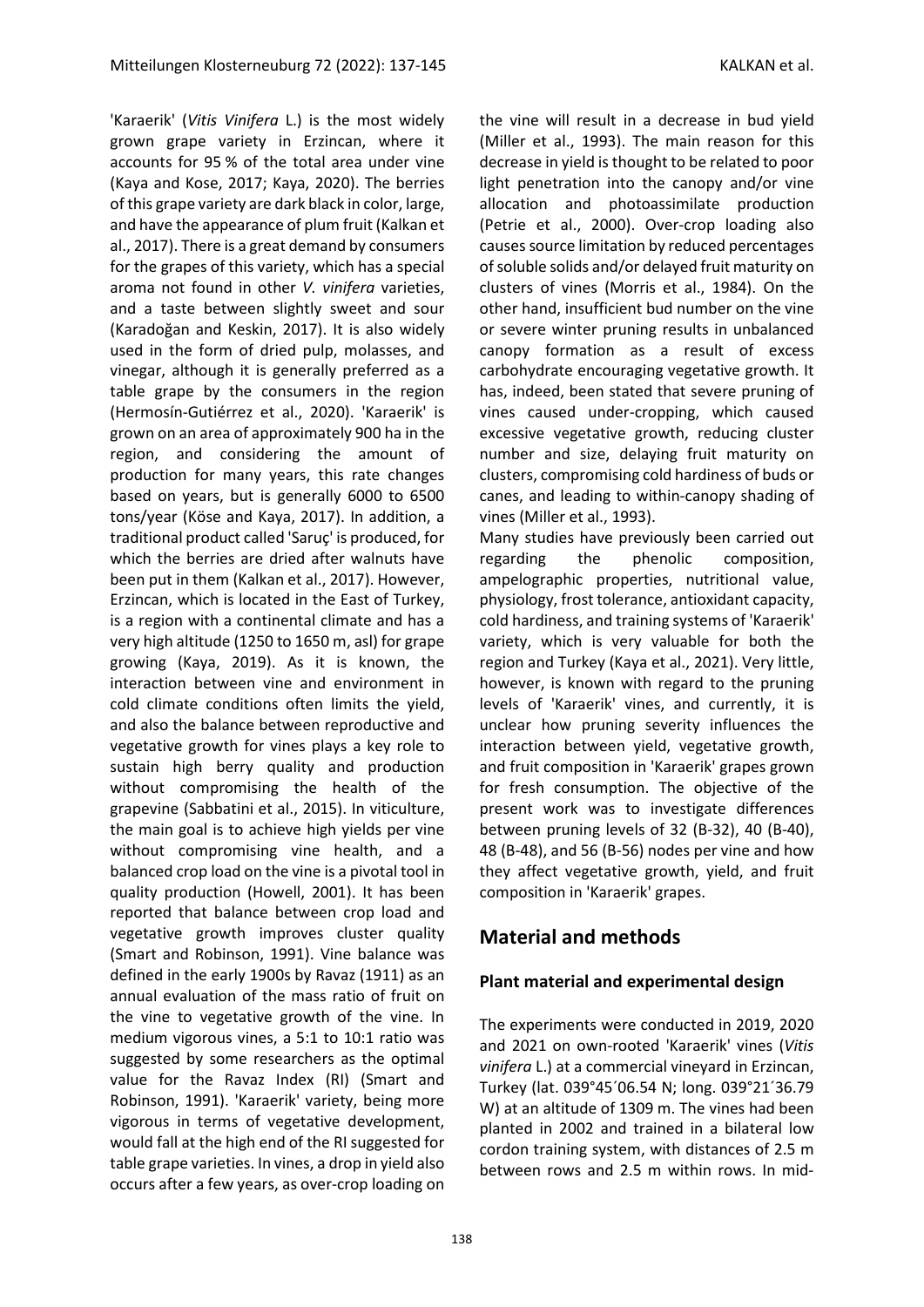April, the vines were hand-pruned during the three years of data collection, and nodes on vines were counted during winter pruning. Vineyard pruning treatments were planned according to a 6 x 4 random block split-plot design. The pruning treatments included four levels of pruning, i. e., 32 (B-32), 40 (B-40), 48 (B-48), and 56 (B-56) nodes per vine at dormant pruning. Insect and disease control applications were carried out periodically throughout the season in the vineyard. As base fertilizer 15 kg/ha MgSO4, 5 kg/ha TSP (Triple superphosphate), 6 kg/ha K<sub>2</sub>SO<sub>4</sub>, 0.6 kg/ha ZnSO<sub>4</sub> (Gubretas, Erzincan, Turkey) were applied in autumn close to vine roots with 15 cm depth and with 50 to 60 cm distance. In addition, shortly after pruning or at bud break stage 40 kg/ha of 10-20-20-(N P K) 6AS + 1 Zn (Gubretas, Erzincan, Turkey) fertilizer, at flowering stage 16 kg/ha of 33 % Nitro power (Gubretas, Erzincan, Turkey), and at pea-size of berry stage 18 kg/ha of 33 % Nitro power (Gubretas, Erzincan, Turkey) were applied. Drip irrigation for vines was conducted with two pressure-compensated emitters of 2.4 l/h located at 45 to 50 cm on each side of the vines. At the end of the season the total amount of water given by irrigation application in the vineyard was 138, 145 and 127 mm in 2019, 2020 and 2021, respectively.

#### **Yield, must composition, and cluster characteristics**

Six canes per vine (at E-L stage 18-19) were randomly chosen and labeled, and then berry maturity on clusters was measured weekly from veraison (E-L stage 35) (Coombe, 1995) until harvest. At harvest, clusters were collected from the labeled shoots per vine, and also, yield and the total cluster number for each vine were recorded. The clusters for each treatment were weighed immediately after sampling by using an electronic balance to determine the average cluster weight. All berries on clusters were then removed from the peduncle by hand and weighed immediately by using an electronic balance (model C-600-SX; Cobos, Barcelona,

Spain) to detect average berry weight. Berries removed from clusters for each application were crushed in plastic bags by hand to extract their juice. For each treatment measurement, 100 berries per replicate and each treatment were randomly sampled. Afterward, the juice of berries was centrifuged at 4000 rpm for nine minutes (Hettich Universal, Berlin, Germany) and utilized for the measurements of maturation index (MI-Brix), titratable acidity (TA), and total soluble solids (TSS). TSS in samples was measured by utilizing a digital refractometer (BRX-242 Erma Inc., Tokyo, Japan). TA and MI were detected by an autotitrator (G20S, Mettler-Toledo, Greifensee, Switzerland), and must samples were analyzed for TA by utilizing 0.1 M sodium hydroxide (Kaya, 2019). In study years, harvest was conducted when TSS reached 16 °Brix, based on typical commercial harvest levels for 'Karaerik' in the region. The pruning weight of 32 (B-32), 40 (B-40), 48 (B-48), and 56 (B-56) nodes per vine or each pruning level replicate was calculated by weighing pruned shoots by utilizing a dynamometer at the time of winter pruning in spring. The weight of dormant cane prunings from each vine for cane weight was determined by dividing pruning weight by the number of canes for each vine. The numerical detection of the colour in berries was conducted with a Minolta CR-300 Chroma Meter (Minolta Corp., Osaka, Japan). Three measurements were carried out around the equatorial belt of each berry in clusters for treatments and the mean value was determined in the data, and then  $L^*$ ,  $a^*$ , and  $b^*$  were calculated.

#### **Statistical analysis**

Data were separately evaluated for each pruning severity by analysis of variance (ANOVA) with four replications and mean separation was conducted by using LSD multiple comparison test at p < 0.05. Analysis was performed with SPSS program version 13.0 (SPSS Inc., Chicago, USA).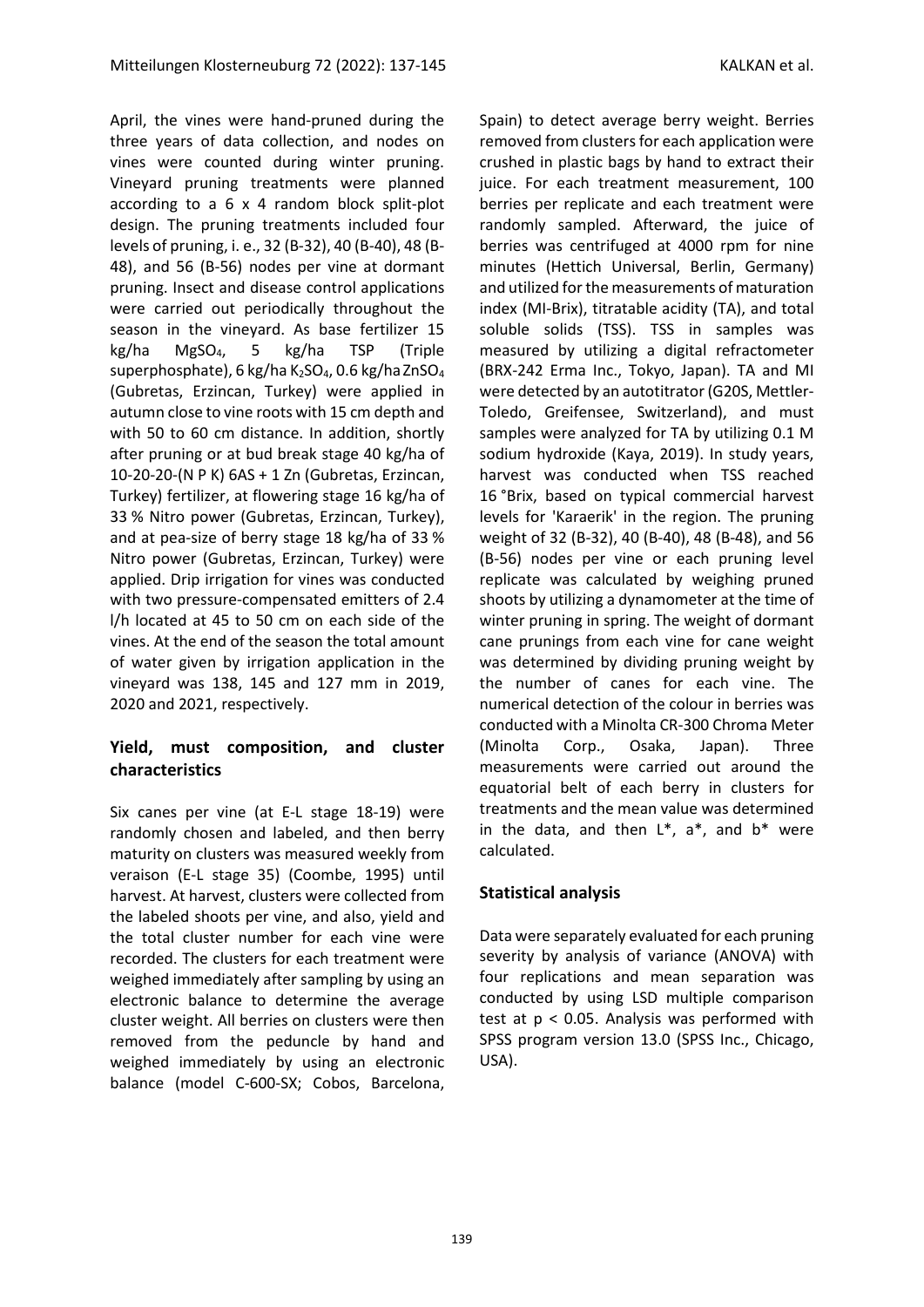### **Results and Discussion**

Since the difference between years was found to be significant in pruning severity treatments with 'Karaerik' vines, the results of all years are shown separately. There were significant differences between the pruning severity treatments, and yield, cluster number, cluster weight, TSS, maturation index, cluster width, cluster length, and pruning weight were affected by pruning severity, except for pH, titratable acidity, L\*, a\* and b\* values (Table 1 and 2). The yield of the vines was significantly affected by the pruning severities and the minimum yield (10.8, 4.3 and 8.9 kg/vine for 2019, 2020, 2021, respectively) was detected in vines bearing cane pruned up to 32 nodes (B-32). Besides, the maximum yield in vines was observed in vines pruned up to 40 (B- 40), 48 (B-48) and 56 nodes (B-56), respectively (Tabe 1). The unusually low yields in the second year (2020) of the study were due to late spring frosts that eliminated most of the crop. Yields in B-32, B-40, B-48 and B-56 vines were determined as 4.3, 5.2, 7.1 and 7.0 kg/vine, respectively. Although the spring frost damage affected yield values of 2020, it did not have a negative effect on the yield values of the following year. For 2021, yields of B-32, B-40, B-48 and B-56 vines were determined as 8.9, 15.1, 15.5 and 19.8, respectively. For the years 2019, 2020 and 2021, statistically the total vine yield was the highest in B-56, B-40, and B-48, followed by B-32 (Table 1).

Table 1: Influence of pruning severity on yield, cluster number, cluster weight, berry weight, pH, TSS and titratable acidity of 'Karaerik' vines

| Years | Treatments | <b>Yield (kg/vine)</b> | Cluster number (to<br>tal clusters/vine) | Cluster weight (g)  | Berry weight (g) | 玉             | TSS (°Brix)       | acidity (%)<br>Titratable |
|-------|------------|------------------------|------------------------------------------|---------------------|------------------|---------------|-------------------|---------------------------|
| 2019  | $B-32$     | $10.8 \pm 2.9$ b       | $27.7 \pm 4.9 b$                         | $387.9 \pm 46.7$ b  | $3.8 \pm 0.5$ b  | $3.2 \pm 0.1$ | $16.6 \pm 0.8$ a  | $0.6 \pm 0.0$             |
|       | $B-40$     | $12.3 \pm 2.0$ ab      | $31.4 \pm 5.7$ b                         | $392.9 \pm 49.5$ ab | $3.9 \pm 0.6$ b  | $3.2 \pm 0.1$ | $16.2 \pm 0.9 a$  | $0.7 \pm 0.0$             |
|       | $B-48$     | $12.7 \pm 1.8$ ab      | $31.8 \pm 3.9$ b                         | 403.5 $\pm$ 61.9 a  | $4.5 \pm 0.4 a$  | $3.2 \pm 0.1$ | $16.2 \pm 0.9 a$  | $0.7 \pm 0.0$             |
|       | $B-56$     | $14.2 \pm 2.6$ a       | $37.1 \pm 5.2 a$                         | $381.8 \pm 53.1$ b  | $2.4 \pm 0.2$ c  | $3.2 \pm 0.1$ | $15.2 \pm 0.4$ b  | $0.7 \pm 0.0$             |
|       | p value    | 0.068                  | 0.008                                    | 0.069               | 0.001            | 0.907         | 0.004             | 0.799                     |
| 2020  | $B-32$     | $4.3 \pm 1.4$ b        | $9.1 \pm 2.5$ b                          | $485.2 \pm 35.36$ a | $6.3 \pm 1.0$ b  | $2.9 \pm 0.1$ | $16.7 \pm 1.1 a$  | $0.6 \pm 0.0$             |
|       | $B-40$     | $5.2 \pm 1.7$ ab       | $12.4 \pm 3.2$ ab                        | $413.4 \pm 33.96$ b | $6.6 \pm 0.9$ ab | $2.8 \pm 0.1$ | $16.4 \pm 1.3$ a  | $0.6 \pm 0.0$             |
|       | $B-48$     | $7.1 \pm 2.4$ a        | $14.8 \pm 4.0 a$                         | $483.8 \pm 38.17$ a | $7.3 \pm 1.0 a$  | $2.8 \pm 0.2$ | $16.2 \pm 0.6$ ab | $0.6 \pm 0.0$             |
|       | $B-56$     | $7.0 \pm 2.3 a$        | $16.5 \pm 6.7$ a                         | $435.5 \pm 32.52 b$ | $6.9 \pm 0.8$ ab | $2.9 \pm 0.1$ | $15.9 \pm 0.8$ b  | $0.6 \pm 0.0$             |
|       | p value    | 0.031                  | 0.014                                    | 0.062               | 0.091            | 0.521         | 0.036             | 0.519                     |
| 2021  | $B-32$     | $8.9 \pm 3.0$ b        | $20.7 \pm 2.6$ c                         | $417.0 \pm 11.76$ b | $5.7 \pm 0.7$ b  | $3.6 \pm 0.1$ | $16.7 \pm 1.3$ a  | $0.7 \pm 0.0$             |
|       | $B-40$     | $15.1 \pm 4.8$ a       | $33.5 \pm 2.8$ b                         | 435.8 ±15.07 ab     | $5.6 \pm 0.5$ b  | $3.4 \pm 0.1$ | $15.8 \pm 1.1$ ab | $0.8 \pm 0.0$             |
|       | $B-48$     | $15.5 \pm 2.6 a$       | $34.5 \pm 1.36$ b                        | $456.4 \pm 15.75$ a | $5.9 \pm 0.6 a$  | $3.6 \pm 0.1$ | $15.7 \pm 0.6$ ab | $0.8 \pm 0.0$             |
|       | $B-56$     | $19.8 \pm 3.1 a$       | $46.1 \pm 1.45$ a                        | $426.2 \pm 18.43$ b | $5.6 \pm 0.8$ b  | $3.4 \pm 0.1$ | $15.5 \pm 0.7$ b  | $0.8 \pm 0.0$             |
|       | p value    | 0.002                  | 0.001                                    | 0.068               | 0.026            | 0.545         | 0.019             | 0.571                     |

The linear increase in yield due to increasing shoot number or decreasing pruning severity in vines has been reported by many authors (Lydia and Kurtural, 2013; Kohale et al., 2013; Miele and Antenor, 2013), which is consistent with our results. It has, indeed, been reported in 'Delight grapes that vines pruned with 4 buds on an old shoot (21.93 kg/vine) and 2 buds on an old shoot (16.25 g/vine) resulted in significantly lower yields as compared to 6 buds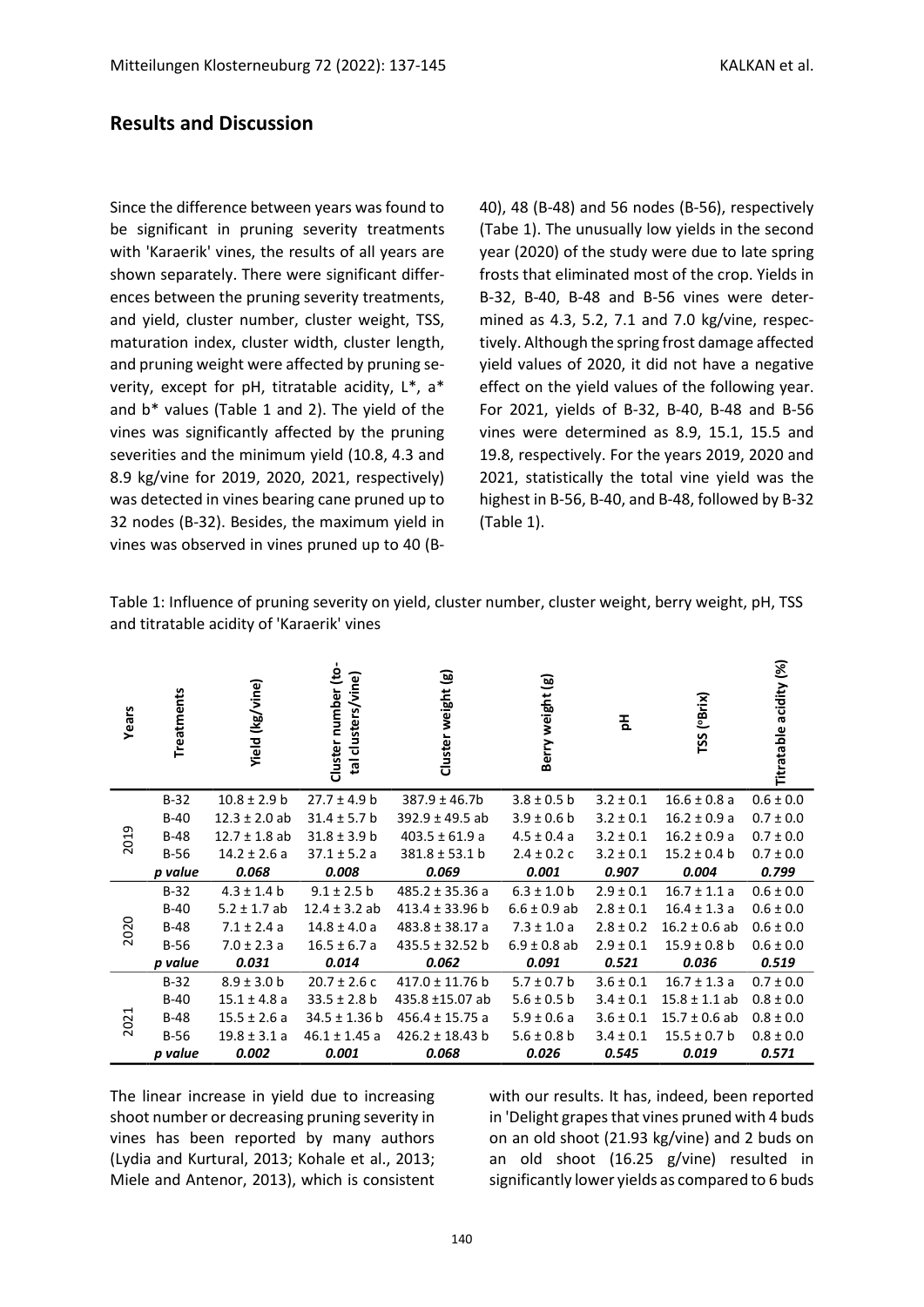on an old shoot (27.85 kg/vine). In 'Perlette' grapes, similarly, 14 canes with 5 buds/cane (3.38 kg) and 10 canes with 3 buds/cane (2.56 kg) produced lower yields per vine as compared to 12 canes with 4 buds/cane (3.66 kg) (Thatai et al., 1987). In our results, pruning severity significantly affected the cluster number in all years, and there were significant differences between pruning levels in terms of cluster numbers. Considering our findings, the highest number of clusters were obtained from B-56, while the lowest yield was with B-32 in all years. There was no significant difference between B-40, B-48, and B-56 in 2020, as late spring frosts affected shoots. Chalak (2008) reported that vines at the pruning level of 12 buds/cane bore the maximum number of clusters when compared with vines pruned with 10 buds/cane and 8 buds/cane in 'Cabernet Sauvignon', which is consistent with

our results. In 2021, there was more than double the difference in cluster count among B-56 vines (46.1 total clusters/vine) when compared to B-32 vines (20.7 total clusters/vine) (Table 1). These results are in agreement with the results of Velu (2001), the maximum number of clusters was obtained when 5 buds per cane were left in a vine. Striegler et al. (2000) revealed that minimally pruned vines had the highest cluster numbers/vine among the treatments. Except for 2020, B-32 and B-56 treatments had a lower average cluster weight than B-40 and B-48 treatments, with values ranging from 387.9 to 381.8 in 2019 and 417.0 to 426.2 g in 2021, respectively. In 2020, the highest cluster weight was obtained from B-32 and B-48 vines, whereas B-40 and B-56 vines had lower cluster weights (Table 2).

Table 2: Influence of pruning severity on maturation index, cluster width, cluster height, pruning weight, L\*, a\* and b\* of 'Karaerik' vines

| Years | Treatments | Maturation in-<br>dex (ratio) | Cluster width<br>$\widehat{\epsilon}$ | Cluster length<br>$\widehat{\epsilon}$ | Pruning weight<br>(kg) | $\mathbf{L}^*$ | $\sigma^*$     | $\boldsymbol{d}^*$ |
|-------|------------|-------------------------------|---------------------------------------|----------------------------------------|------------------------|----------------|----------------|--------------------|
| 2019  | $B-32$     | $25.6 \pm 1.6$ a              | $12.0 \pm 1.7$ b                      | $20.4 \pm 2.6$ a                       | $1.5 \pm 0.3$ b        | $40.3 \pm 1.8$ | $-0.7 \pm 0.1$ | $-6.7 \pm 0.5$     |
|       | $B-40$     | $24.7 \pm 2.2$ ab             | $12.5 \pm 1.2 b$                      | $20.1 \pm 2.3$ a                       | $1.6 \pm 0.5$ b        | $39.1 \pm 2.7$ | $-0.6 \pm 0.2$ | $-6.4 \pm 0.5$     |
|       | $B-48$     | $24.6 \pm 1.9$ ab             | $13.5 \pm 1.6$ a                      | $20.5 \pm 1.3$ a                       | $2.0 \pm 0.5$ ab       | $40.0 \pm 2.1$ | $-0.7 \pm 0.3$ | $-6.2 \pm 0.1$     |
|       | $B-56$     | $22.7 \pm 1.5$ b              | $12.8 \pm 2.2$ ab                     | $18.8 \pm 2.1$ b                       | $2.3 \pm 0.5$ a        | $40.1 \pm 1.3$ | $-0.7 \pm 0.1$ | $-6.5 \pm 0.5$     |
|       | p value    | 0.033                         | 0.043                                 | 0.083                                  | 0.057                  | 0.633          | 0.553          | 0.592              |
| 2020  | $B-32$     | $27.2 \pm 2.7$ a              | $10.1 \pm 1.3$ b                      | $15.7 \pm 1.7$ b                       | $1.5 \pm 0.3$ b        | $39.5 \pm 1.3$ | $-0.6 \pm 0.8$ | $-6.0 \pm 0.4$     |
|       | $B-40$     | $27.8 \pm 2.8$ a              | $11.5 \pm 2.1$ ab                     | $16.1 \pm 3.6$ b                       | $1.8 \pm 0.5$ ab       | $38.2 \pm 2.5$ | $-0.4 \pm 0.1$ | $-5.2 \pm 0.7$     |
|       | $B-48$     | $26.7 \pm 2.9$ ab             | $12.0 \pm 1.6$ a                      | $17.8 \pm 2.0 a$                       | $2.2 \pm 0.5$ a        | $38.7 \pm 0.9$ | $-0.3 \pm 0.2$ | $-5.7 \pm 0.4$     |
|       | $B-56$     | $25.1 \pm 3.6$ b              | $11.5 \pm 1.4$ ab                     | $16.8 \pm 1.8$ ab                      | $2.1 \pm 0.4$ a        | $38.9 \pm 1.1$ | $-0.4 \pm 0.2$ | $-5.0 \pm 0.7$     |
|       | p value    | 0.056                         | 0.058                                 | 0.070                                  | 0.045                  | 0.528          | 0.645          | 0.612              |
| 2021  | $B-32$     | $22.7 \pm 1.9$ a              | $14.8 \pm 1.0 a$                      | $19.6 \pm 1.8$ a                       | $2.3 \pm 0.0$ b        | $39.9 \pm 0.7$ | $-0.9 \pm 0.8$ | $-6.1 \pm 0.2$     |
|       | $B-40$     | $20.9 \pm 1.3$ b              | $13.2 \pm 1.5$ bc                     | $19.2 \pm 1.4$ a                       | $2.6 \pm 0.1$ b        | $40.6 \pm 0.6$ | $-1.0 \pm 0.6$ | $-6.3 \pm 0.2$     |
|       | $B-48$     | $20.1 \pm 1.5$ b              | $13.9 \pm 0.9$ bc                     | $19.8 \pm 1.0 a$                       | $3.0 \pm 0.0$ ab       | $40.0 \pm 0.6$ | $-1.1 \pm 0.5$ | $-6.5 \pm 0.2$     |
|       | $B-56$     | $20.3 \pm 1.4$ ab             | $12.6 \pm 0.7$ c                      | $18.4 \pm 2.3$ b                       | $3.4 \pm 0.1 a$        | $40.5 \pm 0.5$ | $-1.3 \pm 0.4$ | $-6.5 \pm 0.5$     |
|       | p value    | 0.067                         | 0.003                                 | 0.092                                  | 0.014                  | 0.673          | 0.568          | 0.524              |

Considering the cluster weights of all years, cluster weight was higher in B-48 vines as compared to other pruning treatments. This could be explained by the number of shoots and leaf density on the vine. In the B-56 treatments, the leaves on the shoot may have caused a higher shade when compared to the other

pruning treatments. Conversely, although the leaf area is lower in B-32 vines, (even if they are exposed to more sun), B-32 treatments may not have sufficiently fed the clusters due to insufficient shoots and the low number of photosynthesizing leaves. It has, indeed, been reported that the orientation of the canopy to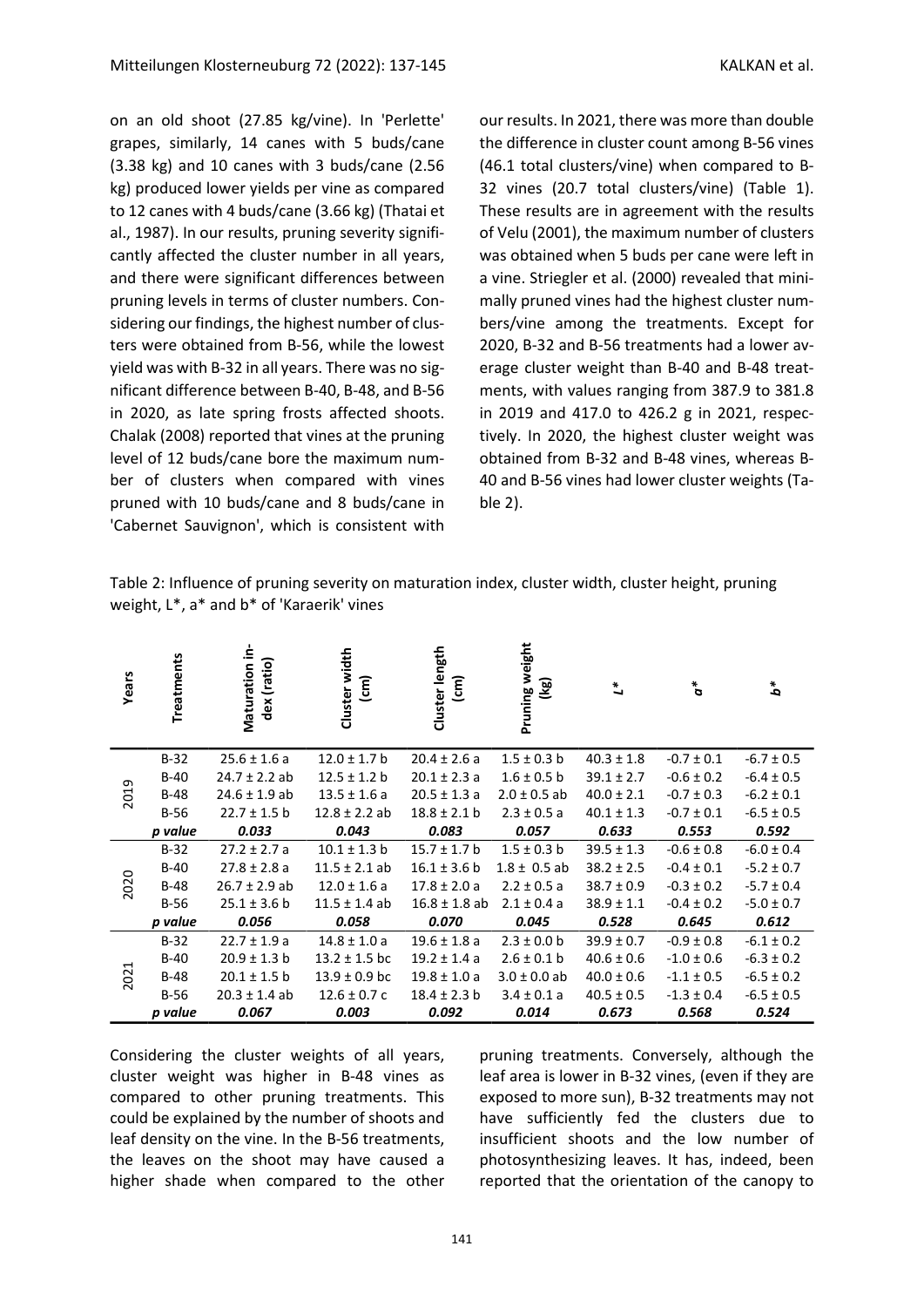the sun could be correlated with the amount of light intercepted by the canopy, canopy Authors reported that cluster weight increased with decreasing pruning levels (Striegler et al., 2000; Chalak, 2008; Popescu, 2012). Based on the two-year results, however, there was no significant difference between the number of shoots in B-40 and B-48 vines, and this may have caused a significant difference in cluster weights. There were significant differences in berry weight for each pruning level, and the highest berry weight was obtained from B-48 vines in all years (Table 1). It is known that the berry weight decreases with the decrease in pruning severity, and there is an inverse proportion between berry weight and pruning severity (Palanichamy and Singh, 2004). Although this finding is true for B-56 vines, interestingly, in our results, berry weight was higher for B-48 vines than for other pruning severity treatments. It seems quite difficult to interpret these results with our current knowledge, but these findings revealed that the optimal pruning level for the 'Karaerik' grape variety was 48 buds per vine in winter pruning. Pruning severity did not affect pH and titratable acidity, whereas TSS (°Brix) was significantly affected by the pruning levels (Table 1). Although pruning levels seem to be statistically ineffective on acid values, acidity increased with decreasing pruning severity in general. These findings are in agreement with the findings of Avenant (1998), Terence (2008), and Reynolds et al. (2004), who found that pruning had significant effects on TSS and acidity. The maturation index was significantly affected by the pruning levels, and it decreased with increasing pruning severity (Table 2). At the B-56 level, berry quality was reduced, which might be due to the decreased allocation of photosynthesis formed from the fixed leaf area on canes available to the individual cluster. The findings are supported by the results of Pavlov (1998) and Kohale et al. (2013), respectively. The effect of pruning levels on cluster width and length showed significant variation in our study. Both cluster width and cluster length have the higest values in B-48 vines as compared to other pruning levels (Table 2). It was reported that pruning severity did not have a significant effect on length and width of the cluster (Tomer, 1994; Singh et al., 2014) in the case of 'Karaerik' grape variety, pruning levels did affect length and

architecture, and the percentage of inner and outer leaves, which is determined by training .

width per cluster; however, unlike previously reported, we observed a slight increase in length and width in the clusters. On the other hand, there were significant differences (p < 0.05) between treatments in terms of pruning weight in the experiment where different pruning levels were applied. Moreover, with a decrease in the pruning severity, there was an increase in pruning weight, which means that pruning severity is directly related to pruning weight. These findings are consistent with previous works given by Kilby (1999), Poling (2007), and Geller and Kurtural (2013). Color indexes in the berries of grapes are characterized by showing a high correlation with the external visual color of the berries and may be utilized in studies of preservation, maturation, or storage. The effect of pruning levels on the L\*, a\*, and b\* values of berries was found to be insignificant (Table 2). It has been reported that  $L^*$ ,  $a^*$ , and  $b^*$  values decrease when the visual color of the berries is more intense (Carrefio and Martinez, 1995). This could be explained by the fact that the berries on the cluster take on a red-violet tint and become darker, but pruning levels did not affect the color values of berries in our results.

#### **Conclusions**

There are several remarks to be made regarding the advantages and weaknesses of four different (B-32, B-40, B-48, B-56) pruning levels of canopy structure and cluster characteristics assessment after three years. There were significant differences in yield, cluster number, cluster weight, berry weight, TSS, pruning weight, titratable acidity, maturation index, cluster weight, and length for each vine between pruning levels over the three years. There were no significant differences between pruning levels for titratable acidity, pH, L\*, a\*, and b\* values. Not only reducing the pruning intensity but also increasing the pruning severity reduced the quality parameters of the cluster. These results were not unexpected since a few researchers have indicated that decreasing and increasing pruning severity have a negative effect on yield and cluster characteristics. In general, B-48 vines had a clear advantage over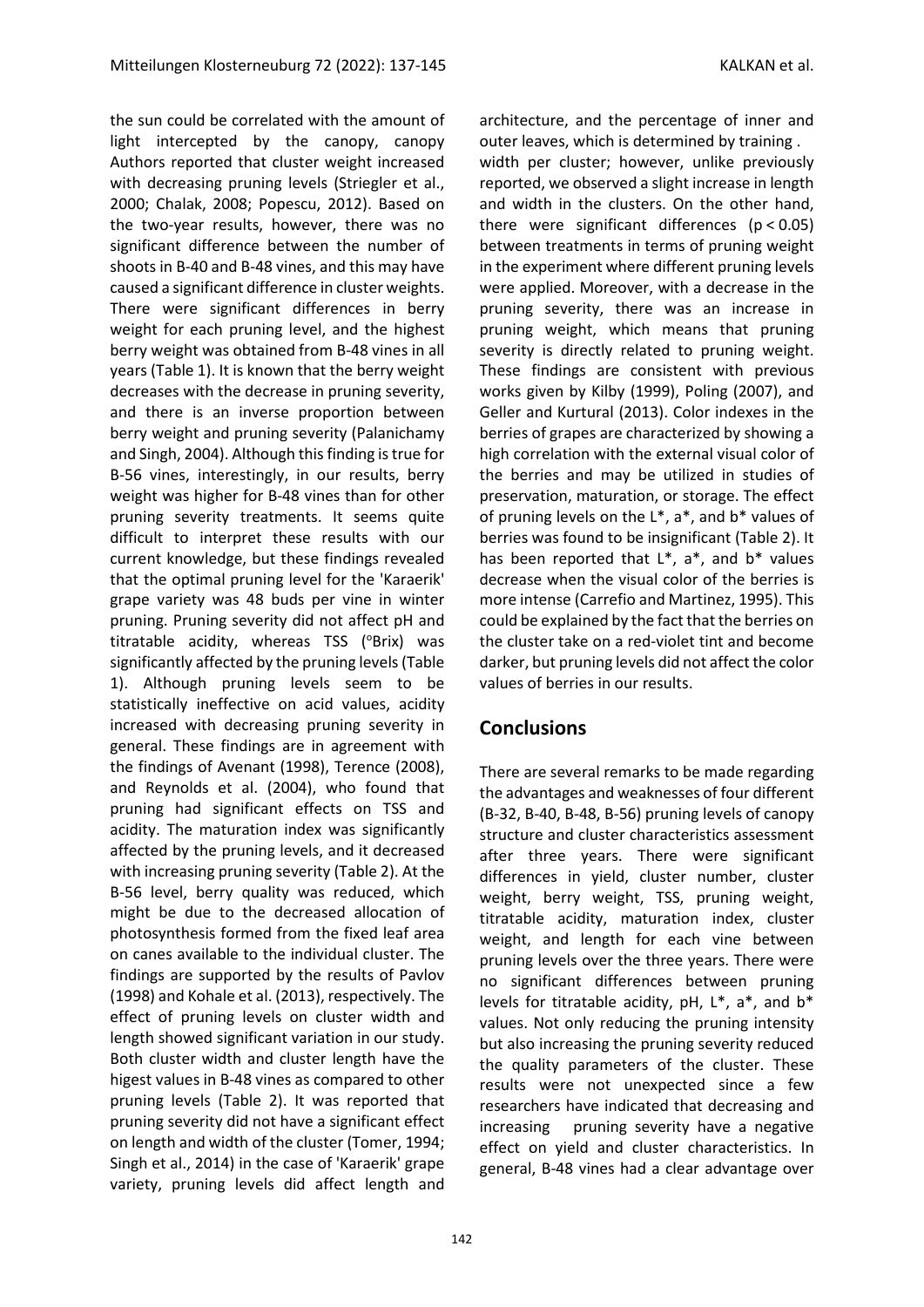the other pruning-level vines, as both the high grape yield and desired cluster traits were guaranteed by this pruning level.

#### **Author Contributions**

NNK and OK designed the study. OK and AB wrote the manuscript and EB and OK interpreted the results. TG and BK were responsible for the performance of the research, collection, data analysis, and interpretation.

### **References**

**Avenant, J.H.** 1998**:** The effect of pruning levels on the performance of Festival Seedless. Deciduous Fruit Grower 48(5): 7-13.

**Carreño, J., Martínez, A., Almela, L., Fernández-López, J. A.** 1995: Proposal of an index for the objective evaluation of the colour of red table grapes. Food Research International 28(4): 373- 377.

**Chalak, S.U.** 2008: Effect of different levels of pruning on various wine grape varieties for yield and quality. M.Sc., Thesis submitted to MPKV, Rahuri.

**Coombe, B. G.** 1995**:** Growth stages of the grapevine: adoption of a system for identifying grapevine growth stage. Australian Journal of Grape and Wine Research 1 (2): 104-110.

**Freeman, B.M., Tassie, E., Rebbechi, M.D.** 1992: Training and trellising. Viticulture 2: 42-65.

**Geller, J.P., Kurtural, S.K. 2013:** Mechanical canopy and crop-load management of Pinot Gris in a warm climate. Am. J. Enol. Vitic. 64(1): 65- 73.

**Hermosín-Gutiérrez, I., Gómez-Alonso, S., Pérez-Navarro, J., Kurt, A., Colak, N., Akpınar, E., Ayaz, F.A.** 2020: *Vitis vinifera* Turkish grape cultivar 'Karaerik'. Part I: anthocyanin composition, and identification of a newly found anthocyanin. Journal of the Science of Food and Agriculture 100 (3): 1301-1310.

**Howell, G.S.** 2001**:** Sustainable grape productivity and the growth-yield relationship: A review. Amer. J. Enol. Viticult. 52: 165–174.

**Kalkan, N. N., Kaya, Ö., Karadoğan, B., Köse, C.**  2017: Determination of cold damage and lipid peroxidation levels of Karaerik (Vitis vinifera L.) grape cultivar having different trunk height in winter buds. Alınteri Zirai Bilimler Dergisi 32: 11- 17.

**Karadoğan, B., Keskin, N.** 2017: Karaerik (*Vitis vinifera* L. cv. 'Karaerik') Klonlarının Kalite ve Fitokimyasal Özellikleri. Türk Tarım ve Doğa Bilimleri Dergisi 4(2): 205-212.

**Kaya, O.** 2020: Defoliation alleviates coldinduced oxidative damage in dormant buds of grapevine by up-regulating soluble carbohydrates and decreasing ROS. *Acta*  Physiologiae Plantarum 42: 1-10.

**Kaya, O., Kose, C., Kalkan, N.N., Gecim, T., Karadogan, B., Bozkurt, A.** 2021**:** An Important Value 'Karaerik' Grape Cultivar (*Vitis vinifera* L.): An overview of it with studies in the light of litarature. Agricultural and Natural Research & Reviews. Livre de Lyon. 1: 135-148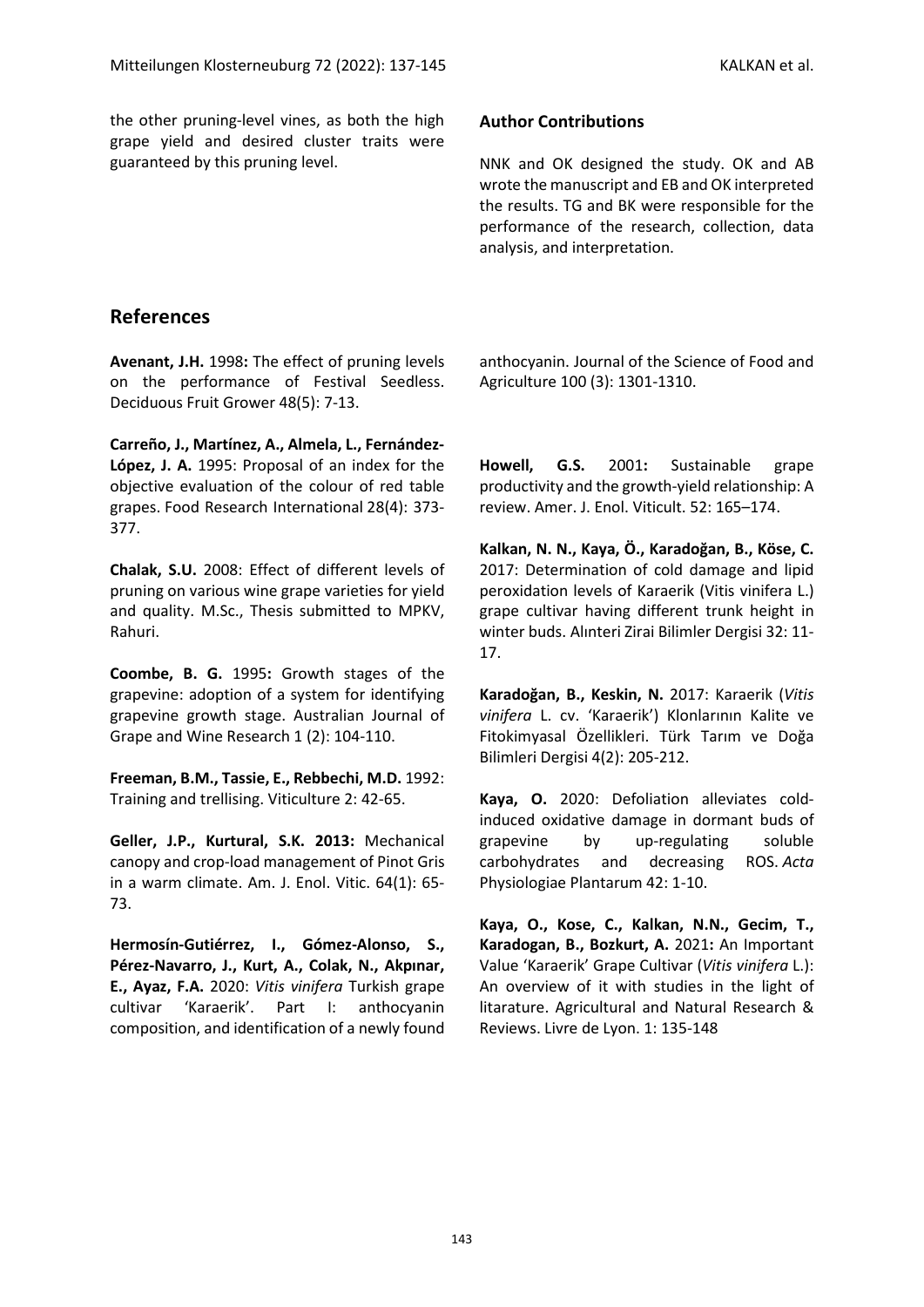**Kaya, Ö.** 2019**:** Effect of manual leaf removal and its timing on yield, the presence of lateral shoots and cluster characteristics with the grape variety'Karaerik'. Mitteilungen Klosterneuburg *69*(2): 83-92.

**Kaya, Ö., Köse, C.** 2017: Determination of resistance to low temperatures of winter buds on lateral shoot present in Karaerik (*Vitis vinifera* L.) grape cultivar. Acta Physiologiae Plantarum 39(9): 1-9.

**Kilby, M.W.** 1999: Pruning methods affect yield and fruit quality of 'Merlot' and 'Sauvignon Blanc' Grapevines. [\(http://ag.arizona.edu/pubs/crops/az1051/az10](http://ag.arizona.edu/pubs/crops/az1051/az105118.html) [5118.html\)](http://ag.arizona.edu/pubs/crops/az1051/az105118.html).

**Kohale, V.S., Kulkarni, S.S., Ranpise, S.A. and Garad, B.V.** 2013: Effect of pruning on fruiting of Sharad Seedless grapes. Bioinfolet 10(1B): 300- 302.

**Köse, C., Kaya, Ö.** 2017**:** Determination of resistance to low temperatures of winter buds according to position in 'Karaerik' (*V. vinifera* L.) grape cultivar. International Journal of Scientific and Research Publications 7 (4): 4-5.

**Lydia, F.W., Kurtural, S.K.** 2013: Pruning systems and canopy management practice interact on the yield and fruit composition of Syrah. Am. J. Enol. Vitic. 64(1): 134-138.

**Miele, A., Antenor, R.L.** 2013: Pruning and cluster thinning intensity on the composition of Cabernet Sauvignon grape. Rev. Bras. Frutic. 35(4): 1081-1092.

**Miller, D.P., G.S. Howell, R.K. Striegler.** 1993: Reproductive and vegetative response of mature grapevines subjected to differential cropping stress. Amer. J. Enol. Viticult. 44:435–440.

**Morris, J.R., Cawthon, D.L., Sims, C.A. 1984:** Long-term effects of pruning severity, nodes per

bear unit, training system, and shoot positioning on yield and quality of 'Concord' grapes. J. Amer. Soc. Hort. Sci. 109:676–683.

**Palanichamy, V., Jindal, P.C., Singh, R.** 2004: Studies on severity of pruning in grapes (*Vitis vinifera* L.) cv. Pusa Navrang- A teinturier hybrid. *Agric. Sci. Dig.* 24 (2): 145-147.

Pavlov, A. 1998: Pruning of grape cultivar Naslada. Rastenier dni Nauki. 35(6): 468-470.

**Petrie, P.R., Trought, M.C., Howell, G.S.** 2000**:** Growth and dry matter partitioning of Pinot noir (*Vitis vinifera* L.) in relation to leaf area and crop load. Austral. J. Grape Wine Res. 6:40–45.

**Poling, E.B.** 2007: The North Carolina wine grape grower's guide. N.C. Coop. Ext. Serv. (ed.), AG-535.

**Popescu, C.** 2012: Influence of bud load for two Romanian table grape cultivars in the climatic conditions of Stefanesti vineyard. *Sci. Hort.* 56: 151-154.

**Ravaz, M.L.** 1911: ´Leffeuellage de la vigne. Ann. L'Ecole Natl. Agr. Montpellier 11: 216–244.

**Reynolds, A.G., Edwars, C.G., Wordle, D.A., Webster, D.R., Dever, M. 1994:** Shoot density affects Riesling grapevines. I. Vine performance. J. Am. Soc. Hort. Sci. 119: 874-880.

**Sabbatini, P., Howell, G.S., Striegler, K., Wolpert, J.A., Tozzini, L.** 2012**:** Assessing grapevine cold hardiness status using cane morphology indicators. Ital. Hort. 3: 171–175.

**Senthilkumar, S., Vijayakumar, R. M., Soorianathasundaram, K., Devi, D. D.** 2015: Effect of Pruning Severity on Vegetative, Physiological, Yield and Quality Attributes in Grape (*Vitis Vinifera* L.)-A Review. *Current*  Agriculture Research Journal 3(1): 42.

**Singh, G., Arora, N. K., Gill, M. I. S.** 2014: Effect of pruning intensity on bud fruitfulness, yield and anthocyanin content of grape (Vitis vinifera) hybrid H-516 trained on bower system. Journal of Applied Horticulture 16(2): 122-125.